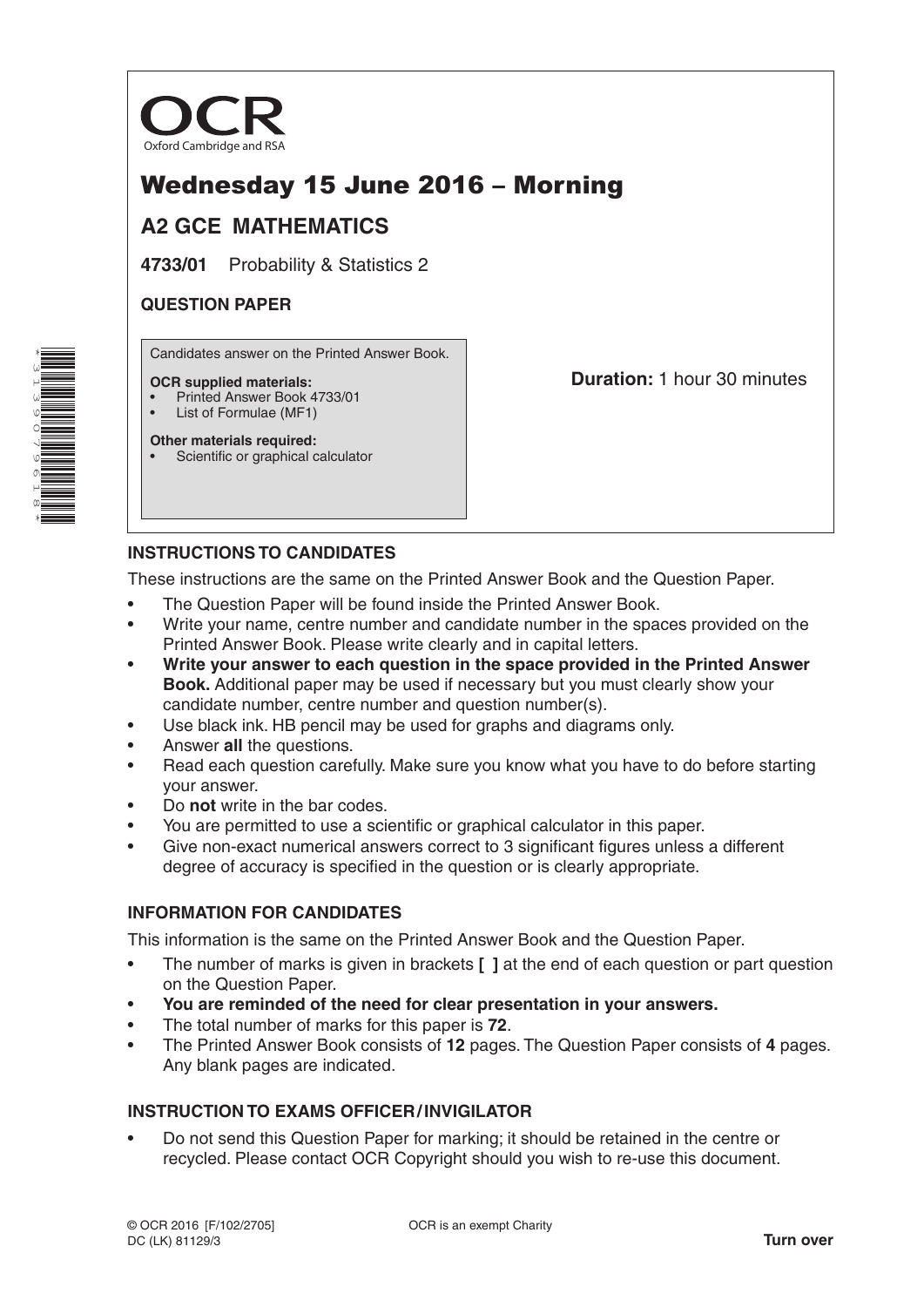**1**  The results of 14 observations of a random variable *V* are summarised by

 $n = 14$ ,  $\Sigma v = 3752$ ,  $\Sigma v^2 = 1007448$ .

Calculate unbiased estimates of  $E(V)$  and  $Var(V)$ . [4]

- **2**  The mass, in kilograms, of a packet of flour is a normally distributed random variable with mean 1.03 and variance  $\sigma^2$ . Given that 5% of packets have mass less than 1.00 kg, find the percentage of packets with mass greater than 1.05 kg. **[6] [6] [6] [6] [6] [6] [6] [6] [6] [6] [6] [6] [6] [6] [6] [6] [6] [6] [6] [6] [6] [6] [6] [6] [6] [6] [6] [6] [6] [6] [6] [6] [6**
- **3** The random variable *F* has the distribution B(40, 0.65). Use a suitable approximation to find  $P(F \le 30)$ , justifying your approximation. **[7]**
- **4** It is given that  $Y \sim Po(\lambda)$ , where  $\lambda \neq 0$ , and that  $P(Y = 4) = P(Y = 5)$ . Write down an equation for  $\lambda$ . Hence find the value of  $\lambda$  and the corresponding value of  $P(Y = 5)$ . [5]
- **5**  55% of the pupils in a large school are girls. A member of the student council claims that the probability that a girl rather than a boy becomes Head Student is greater than 0.55. As evidence for his claim he says that 6 of the last 8 Head Students have been girls.
	- **(i)** Use an exact binomial distribution to test the claim at the 10% significance level. [7]
	- **(ii)** A statistics teacher says that considering only the last 8 Head Students may not be satisfactory. Explain what needs to be assumed about the data for the test to be valid. **[1]**
- **6**  The number of cars passing a point on a single-track one-way road during a one-minute period is denoted by *X*. Cars pass the point at random intervals and the expected value of *X* is denoted by  $\lambda$ .
	- **(i)** State, in the context of the question, two conditions needed for  $X$  to be well modelled by a Poisson distribution. **[2]**
	- **(ii)** At a quiet time of the day,  $\lambda = 6.50$ . Assuming that a Poisson distribution is valid, calculate  $P(4 \leq X \leq 8).$  [3]
	- **(iii)** At a busy time of the day,  $\lambda = 30$ .
		- **(a)** Assuming that a Poisson distribution is valid, use a suitable approximation to find  $P(X > 35)$ . Justify your approximation. **[6]**
		- **(b)** Give a reason why a Poisson distribution might not be valid in this context when  $\lambda = 30$ . [1]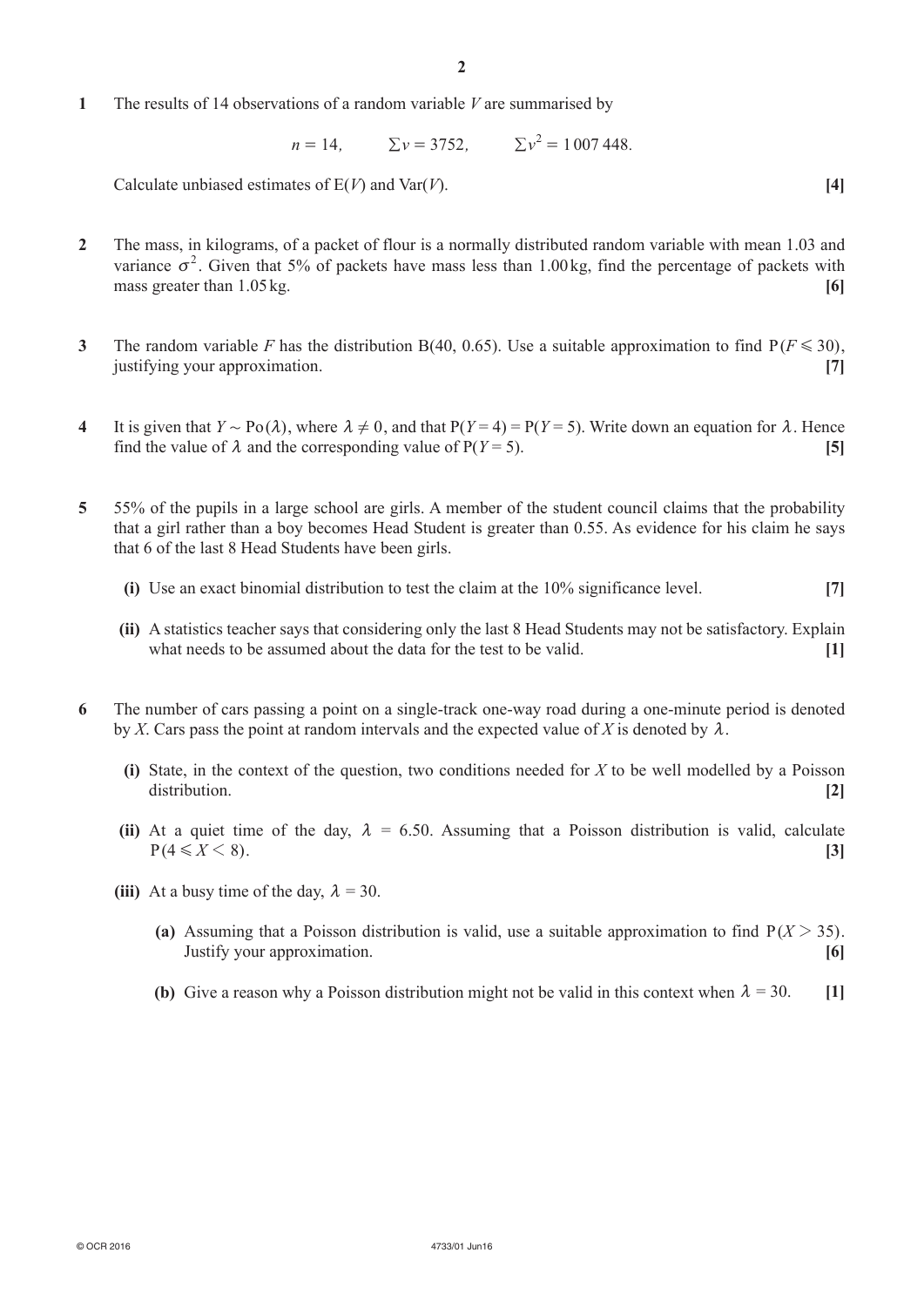**7**  A continuous random variable *X* has probability density function

$$
f(x) = \begin{cases} ax^{-3} + bx^{-4} & x \ge 1, \\ 0 & \text{otherwise,} \end{cases}
$$

where *a* and *b* are constants.

**(i)** Explain what the letter *x* represents. **[1]** 

It is given that 
$$
P(X > 2) = \frac{3}{16}
$$
.

**(ii)** Show that  $a = 1$ , and find the value of *b*. [7]

(iii) Find 
$$
E(X)
$$
. [3]

- **8**  It is known that the lifetime of a certain species of animal in the wild has mean 13.3 years. A zoologist reads a study of 50 randomly chosen animals of this species that have been kept in zoos. According to the study, for these 50 animals the sample mean lifetime is  $12.48$  years and the population variance is  $12.25$  years<sup>2</sup>.
	- **(i)**  Test at the 5% significance level whether these results provide evidence that animals of this species that have been kept in zoos have a shorter expected lifetime than those in the wild. **[7]**
	- **(ii)** Subsequently the zoologist discovered that there had been a mistake in the study. The quoted variance of  $12.25$  years<sup>2</sup> was in fact the sample variance. Determine whether this makes a difference to the conclusion of the test. **[5]**
	- **(iii)** Explain whether the Central Limit Theorem is needed in these tests. [1]
- **9** The random variable *R* has the distribution  $Po(\lambda)$ . A significance test is carried out at the 1% level of the null hypothesis  $H_0$ :  $\lambda = 11$  against  $H_1$ :  $\lambda > 11$ , based on a single observation of *R*. Given that in fact the value of  $\lambda$  is 14, find the probability that the result of the test is incorrect, and give the technical name for such an incorrect outcome. You should show the values of any relevant probabilities. **[6]**

#### **END OF QUESTION PAPER**